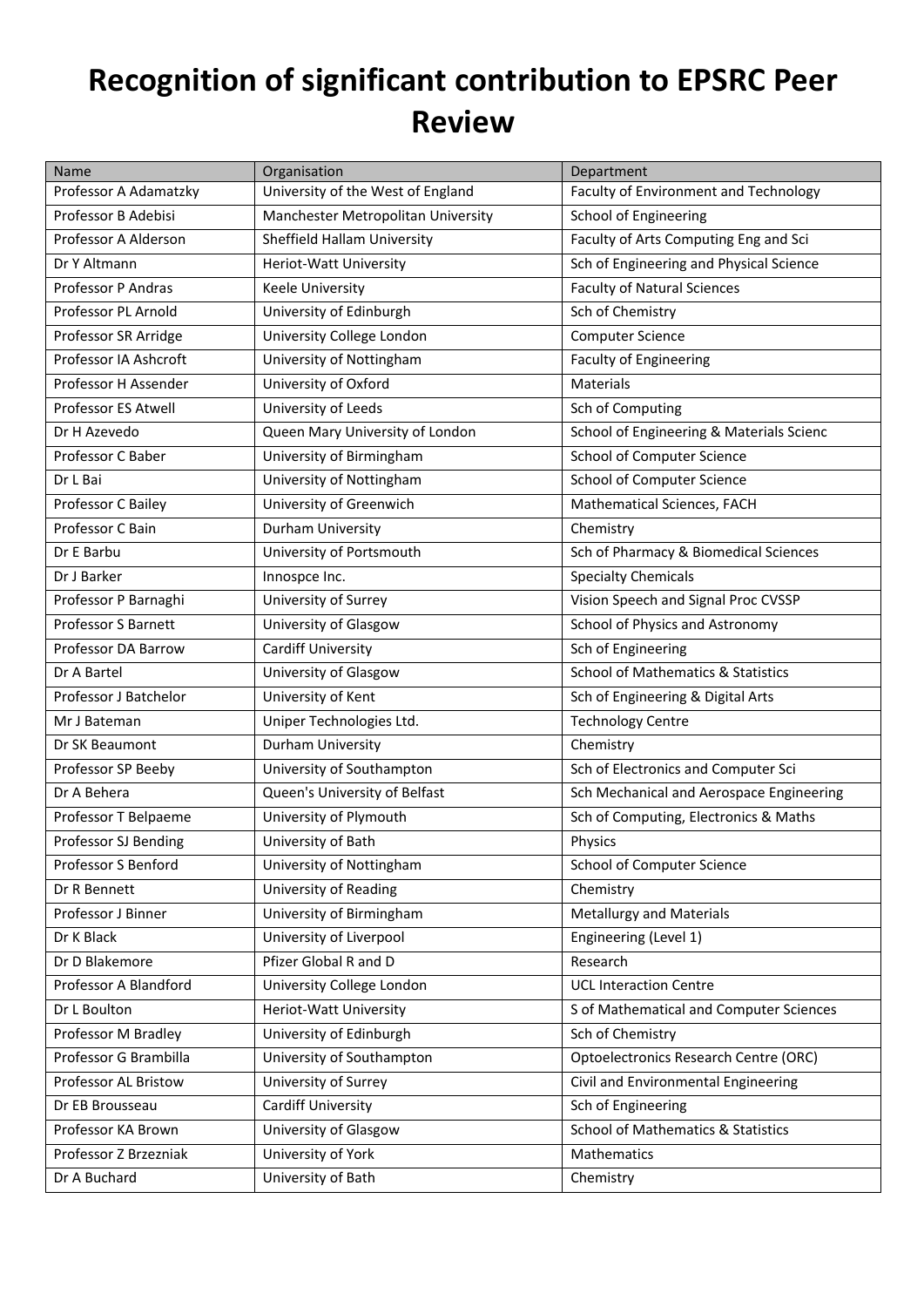| Dr J Bueno de Andrade       | University of Exeter                     | <b>Mathematical Sciences</b>                 |
|-----------------------------|------------------------------------------|----------------------------------------------|
| Professor S Bull            | <b>Newcastle University</b>              | Sch of Engineering                           |
| Professor EK Burke          | University of Leicester                  | <b>Vice Chancellor</b>                       |
| Professor CP Butts          | University of Bristol                    | Chemistry                                    |
| Dr Q Cai                    | University of Surrey                     | <b>Chemical Engineering</b>                  |
| Professor M Calder          | University of Glasgow                    | <b>School of Computing Science</b>           |
| Professor A Cangelosi       | The University of Manchester             | <b>Computer Science</b>                      |
| Dr D Carey                  | University of Surrey                     | <b>ATI Electronics</b>                       |
| Dr K Carpenter              | Institute of Chemical & Engineering Scie | <b>UNLISTED</b>                              |
| Professor C Casiraghi       | The University of Manchester             | Chemistry                                    |
| Dr AJ Casson                | The University of Manchester             | <b>Electrical and Electronic Engineering</b> |
| Professor PR Chalker        | University of Liverpool                  | Engineering (Level 1)                        |
| Professor T Chen            | City, University of London               | Sch of Engineering and Mathematical Sci      |
| Professor R Cheung          | University of Edinburgh                  | Sch of Engineering                           |
| Dr R Chitchyan              | University of Bristol                    | <b>Computer Science</b>                      |
| Dr X Chu                    | University of Sheffield                  | <b>Electronic and Electrical Engineering</b> |
| Professor AT Clare          | University of Nottingham                 | <b>Faculty of Engineering</b>                |
| Professor JA Clark          | University of Sheffield                  | <b>Computer Science</b>                      |
| Professor SJ Clark          | Durham University                        | Physics                                      |
| Dr PJ Cleall                | <b>Cardiff University</b>                | Sch of Engineering                           |
| Dr M Clerici                | University of Glasgow                    | <b>School of Engineering</b>                 |
| Dr M Cocea                  | University of Portsmouth                 | Sch of Computing                             |
| Professor LF Cohen          | Imperial College London                  | Dept of Physics                              |
| Dr M Colechin               | Cultivate Innovation Ltd                 | <b>Cultivate Innovation Ltd</b>              |
| Professor S Colton          | Queen Mary University of London          | Sch of Electronic Eng & Computer Science     |
| Professor BA Conway         | University of Strathclyde                | <b>Biomedical Engineering</b>                |
| <b>Professor S Coombes</b>  | University of Nottingham                 | <b>Sch of Mathematical Sciences</b>          |
| Dr J Cooper                 | CooperWalsh Ltd                          | <b>Energy Innovation</b>                     |
| Dr K Coopman                | Loughborough University                  | <b>Chemical Engineering</b>                  |
| Dr F Cora                   | University College London                | Chemistry                                    |
| Dr G Cosma                  | Nottingham Trent University              | School of Science & Technology               |
| Dr P Courtney               | <b>TAP Biosystems</b>                    | <b>UNLISTED</b>                              |
| <b>Professor C Coussios</b> | University of Oxford                     | <b>Engineering Science</b>                   |
| Professor JA Covas          | University of Minho                      | <b>Polymer Engineering</b>                   |
| Dr P Cragg                  | University of Brighton                   | Sch of Pharmacy & Biomolecular Sciences      |
| Professor L Cronin          | University of Glasgow                    | School of Chemistry                          |
| Dr A Crossley               | University of Oxford                     | Materials                                    |
| Dr I Cullis                 | QinetiQ Limited                          | Fort Halstead                                |
| Professor B Culshaw         | University of Strathclyde                | <b>Electronic and Electrical Engineering</b> |
| Dr J Curiel-Sosa            | University of Sheffield                  | <b>Mechanical Engineering</b>                |
| Dr S Dadzie                 | Heriot-Watt University                   | Sch of Engineering and Physical Science      |
| Professor R Dahiya          | University of Glasgow                    | <b>School of Engineering</b>                 |
| Professor PA Dalby          | University College London                | <b>Biochemical Engineering</b>               |
| Dr CM Davies                | Imperial College London                  | Dept of Mechanical Engineering               |
| Dr J Davies                 | Lancaster University                     | Lancaster Environment Centre                 |
| Professor PR Davies         | Cardiff University                       | Chemistry                                    |
| Professor T Day             | <b>Tyndall National Institute</b>        | Research                                     |
| Professor P De Causmaecker  | University of Leuven                     | <b>UNLISTED</b>                              |
|                             |                                          |                                              |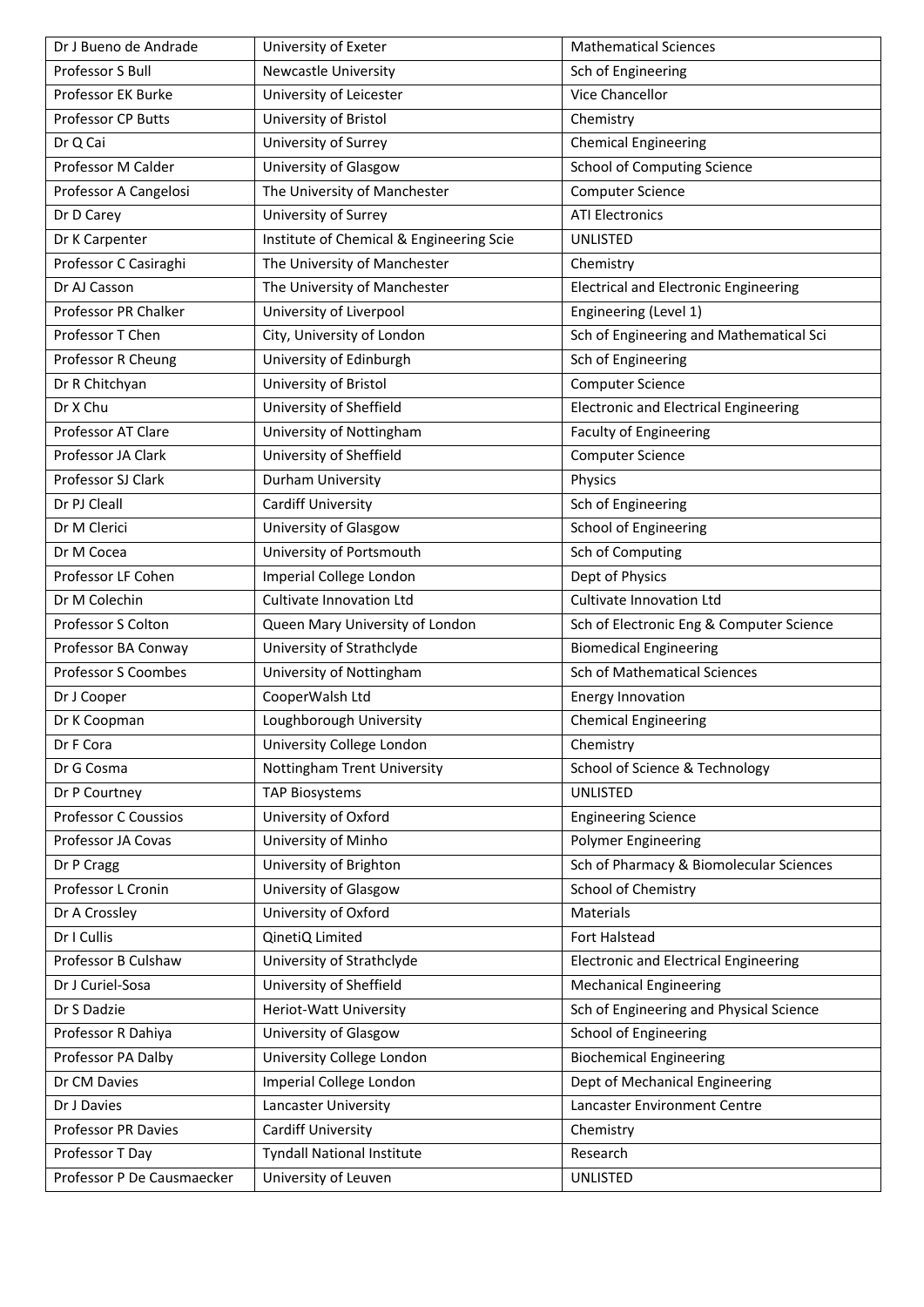| Dr R de Lemos                | University of Kent                    | Sch of Computing                             |
|------------------------------|---------------------------------------|----------------------------------------------|
| Dr A de Oliveira Stauffer    | University of Bath                    | <b>Mathematical Sciences</b>                 |
| Dr P Dearnley                | University of Southampton             | Sch of Engineering                           |
| Professor A Demosthenous     | University College London             | <b>Electronic and Electrical Engineering</b> |
| Dr N Dimitratos              | <b>Cardiff University</b>             | Chemistry                                    |
| Professor Z Ding             | The University of Manchester          | <b>Electrical and Electronic Engineering</b> |
| Dr C Dixon                   | University of Liverpool               | <b>Computer Science</b>                      |
| Professor PJ Dobson          | University of Oxford                  | <b>Engineering Science</b>                   |
| Dr IW Donald                 | UNLISTED                              | <b>UNLISTED</b>                              |
| Professor N. de N. Donaldson | University College London             | Medical Physics and Biomedical Eng           |
| Professor S Donaldson        | Imperial College London               | Dept of Mathematics                          |
| Professor RA Dorey           | University of Surrey                  | <b>Mechanical Engineering Sciences</b>       |
| Professor C Doyle            | Xeno Medical Limited                  | <b>UNLISTED</b>                              |
| Professor RAW Dryfe          | The University of Manchester          | Chemistry                                    |
| Dr RA D'Sa                   | University of Liverpool               | Engineering (Level 1)                        |
| Dr S Du                      | University of Birmingham              | <b>Chemical Engineering</b>                  |
| Dr TC Dunning                | University of Kent                    | Sch of Maths Statistics & Actuarial Scie     |
| Professor D Dunstan          | Queen Mary University of London       | Physics                                      |
| <b>Professor PC Eames</b>    | Loughborough University               | Wolfson Sch of Mech, Elec & Manufac Eng      |
| Dr D Eggbeer                 | Cardiff Metropolitan University       | Product Design and Development Research      |
| Professor DFA Faccio         | University of Glasgow                 | College of Science and Engineering           |
| Dr NH Faisal                 | The Robert Gordon University          | School of Engineering                        |
| Professor X Fan              | University of Edinburgh               | Sch of Engineering                           |
| Dr P Farras Costa            | National University of Ireland Galway | School of Chemistry                          |
| Professor F Fernandez-Alonso | <b>STFC - Laboratories</b>            | ISIS Pulsed Neutron & Muon Source            |
| Dr AM Ferreira Duarte        | <b>Newcastle University</b>           | Sch of Engineering                           |
| Dr M Ferrera                 | <b>Heriot-Watt University</b>         | Sch of Engineering and Physical Science      |
| Professor H Fielding         | University College London             | Chemistry                                    |
| Professor SJ Finney          | University of Edinburgh               | Sch of Engineering                           |
| Dr A Fitzgibbon              | Microsoft Research Ltd                | <b>UK Headquarters</b>                       |
| Dr A Foley                   | Queen's University of Belfast         | Sch Mechanical and Aerospace Engineering     |
| Dr J Fonseca                 | City, University of London            | Sch of Engineering and Mathematical Sci      |
| Professor MC Fraser          | University of Bristol                 | <b>Computer Science</b>                      |
| Dr S Ganguly                 | Cranfield University                  | School of Water, Energy and Environment      |
| Dr Y Gao                     | Queen Mary University of London       | Sch of Electronic Eng & Computer Science     |
| Professor SA Gardiner        | Durham University                     | Physics                                      |
| Professor T Gärtner          | University of Nottingham              | School of Computer Science                   |
| Professor E Gaura            | <b>Coventry University</b>            | Ctr for Flow Measure & Fluid Mechanics       |
| Professor D Gavaghan         | University of Oxford                  | <b>Computer Science</b>                      |
| Professor DT Gethin          | Swansea University                    | College of Engineering                       |
| Professor M Gheorghe         | University of Bradford                | Faculty of Engineering and Informatics       |
| Dr DR Ghica                  | University of Birmingham              | School of Computer Science                   |
| Dr J Giansiracusa            | Swansea University                    | College of Science                           |
| Dr M Gillies                 | <b>Goldsmiths College</b>             | <b>Computing Department</b>                  |
| Professor J Girkin           | Durham University                     | Physics                                      |
| Professor J Goff             | Royal Holloway, Univ of London        | Physics                                      |
| Professor SM Goldup          | University of Southampton             | Sch of Chemistry                             |
| Dr J Gonzalez-Rodriguez      | University of Lincoln                 | School of Chemistry                          |
|                              |                                       |                                              |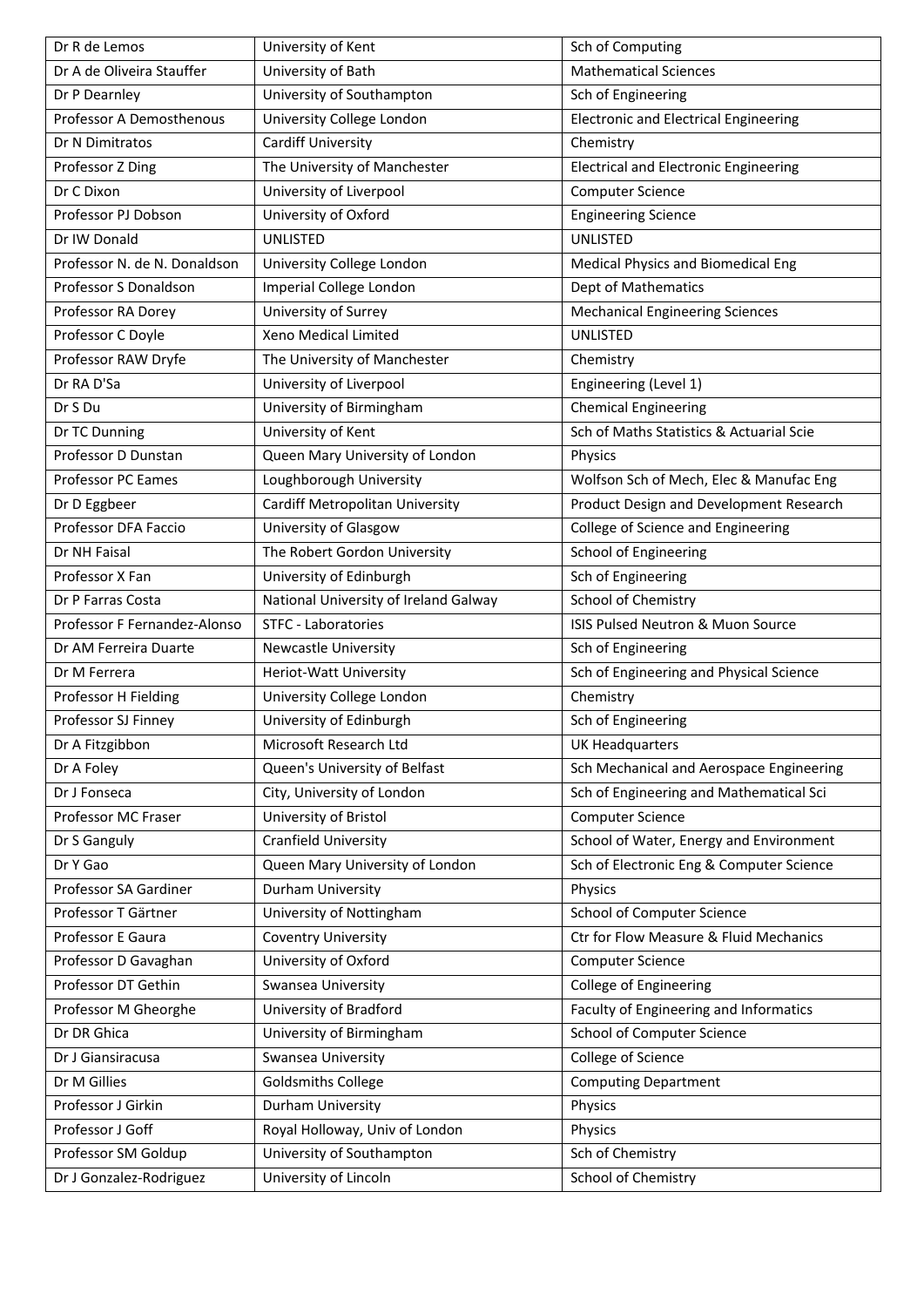| Dr A Gorbach               | University of Bath                   | Physics                                       |
|----------------------------|--------------------------------------|-----------------------------------------------|
| Professor A Gorban         | University of Leicester              | Mathematics                                   |
| Dr PJ Gould                | QinetiQ Limited                      | <b>Bristol</b>                                |
| Professor G Goussetis      | Heriot-Watt University               | Sch of Engineering and Physical Science       |
| Professor S Gu             | University of Surrey                 | <b>Chemical Engineering</b>                   |
| Professor R Gupta          | <b>Oxford Brookes University</b>     | Faculty of Tech, Design and Environment       |
| Dr H Hahn                  | Evonik Industries AG (International) | <b>UNLISTED</b>                               |
| Professor S Hall           | University of Liverpool              | <b>Electrical Engineering and Electronics</b> |
| Professor L Hanzo          | University of Southampton            | Sch of Electronics and Computer Sci           |
| Professor RW Hardeman      | Department for the Economy (NI)      | <b>UNLISTED</b>                               |
| Professor J Harding        | University of Sheffield              | Materials Science and Engineering             |
| Dr CL Hare                 | University of Surrey                 | <b>Chemical Engineering</b>                   |
| <b>Professor RA Harris</b> | University of Leeds                  | <b>Mechanical Engineering</b>                 |
| Dr S Harris                | University of Leeds                  | Physics and Astronomy                         |
| Dr SJ Harris               | <b>BAE Systems</b>                   | <b>Bristol</b>                                |
| Dr RA Hatton               | University of Warwick                | Chemistry                                     |
| Dr GI Hawe                 | University of Ulster                 | Sch of Computing & Mathematical Sci           |
| Professor A Hazel          | The University of Manchester         | <b>Mathematics</b>                            |
| Dr H He                    | Cranfield University                 | Sch of Aerospace, Transport & Manufact        |
| Professor S He             | University of Sheffield              | <b>Mechanical Engineering</b>                 |
| Professor R Hicken         | University of Exeter                 | Physics                                       |
| Dr M Hickey                | <b>UNLISTED</b>                      | UNLISTED                                      |
| Dr MD Higgins              | University of Warwick                | <b>WMG</b>                                    |
| Dr R Higginson             | Loughborough University              | Materials                                     |
| Professor D Huffaker       | Cardiff University                   | School of Physics and Astronomy               |
| Dr E Hugues Salas          | University of Bristol                | <b>Electrical and Electronic Engineering</b>  |
| Professor JA Hunt          | Nottingham Trent University          | School of Science & Technology                |
| Dr T Hussain               | University of Nottingham             | <b>Faculty of Engineering</b>                 |
| Professor MR Huth          | Imperial College London              | Dept of Computing                             |
| Professor J Irvine         | University of St Andrews             | Chemistry                                     |
| Professor SD Jacka         | University of Warwick                | <b>Statistics</b>                             |
| Dr D Jayaweera             | University of Birmingham             | Electronic, Electrical and Computer Eng       |
| Dr J Jeffers               | Imperial College London              | Dept of Mechanical Engineering                |
| Professor O Jensen         | The University of Manchester         | Mathematics                                   |
| Dr X Jin                   | University of Glasgow                | <b>School of Engineering</b>                  |
| Dr Y Jin                   | Queen's University of Belfast        | Sch Mechanical and Aerospace Engineering      |
| Dr JO Johansson            | University of Edinburgh              | Sch of Chemistry                              |
| Professor C Johnson        | University of Glasgow                | <b>School of Computing Science</b>            |
| Professor M Jolly          | Cranfield University                 | Sch of Aerospace, Transport & Manufact        |
| Professor M Jones          | Swansea University                   | College of Science                            |
| Dr R Kahanda Koralage      | University of Southampton            | Sch of Engineering                            |
| Professor RS Kalawsky      | Loughborough University              | Wolfson Sch of Mech, Elec & Manufac Eng       |
| Professor S Kalliadasis    | Imperial College London              | Department of Chemical Engineering            |
| Dr S Kalvala               | University of Warwick                | <b>Computer Science</b>                       |
| Dr C Kamhieh               | Boeing United Kingdom Limited        | UNLISTED                                      |
| Dr JMJ Keeling             | University of St Andrews             | Physics and Astronomy                         |
| Dr VM Kendon               | Durham University                    | Physics                                       |
| Dr A Keshmiri              | The University of Manchester         | Mechanical Aerospace and Civil Eng            |
|                            |                                      |                                               |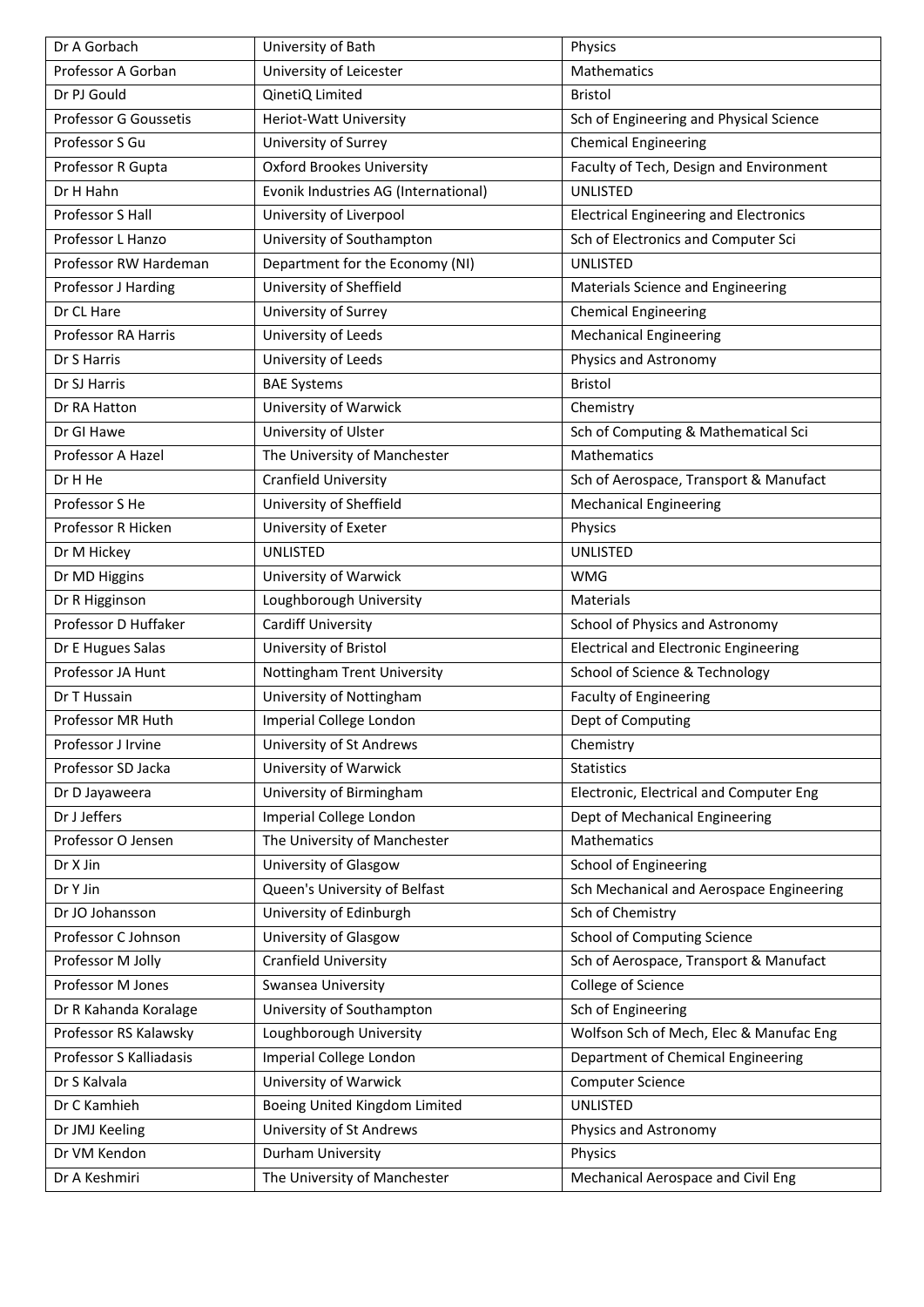| Dr Z Khan                | University of the West of England | Faculty of Environment and Technology         |
|--------------------------|-----------------------------------|-----------------------------------------------|
| Professor R King         | The University of Manchester      | <b>Computer Science</b>                       |
| Dr P Kinnell             | Loughborough University           | Wolfson Sch of Mech, Elec & Manufac Eng       |
| Dr R Klages              | Queen Mary University of London   | <b>Sch of Mathematical Sciences</b>           |
| Professor WJ Knottenbelt | Imperial College London           | Dept of Computing                             |
| Professor R Koehl        | Justus-Liebig University Giessen  | <b>Institute of Mathematics</b>               |
| Dr D Kosta               | University of Glasgow             | <b>School of Mathematics &amp; Statistics</b> |
| Professor V Koutsos      | University of Edinburgh           | Sch of Engineering                            |
| Professor D Kral         | University of Warwick             | Mathematics                                   |
| Dr P Lamata              | King's College London             | Imaging & Biomedical Engineering              |
| Professor T Lancaster    | Durham University                 | Physics                                       |
| Professor C Laughton     | University of Nottingham          | Sch of Pharmacy                               |
| Professor S Launois      | University of Kent                | Sch of Maths Statistics & Actuarial Scie      |
| Professor C Lawn         | Queen Mary University of London   | School of Engineering & Materials Scienc      |
| Professor SW Lawson      | Northumbria University            | Fac of Engineering and Environment            |
| Professor R Leach        | University of Nottingham          | <b>Faculty of Engineering</b>                 |
| Dr M Lear                | University of Lincoln             | School of Chemistry                           |
| Professor I Leary        | University of Southampton         | <b>Sch of Mathematical Sciences</b>           |
| Mr T Lennox              | UNLISTED                          | UNLISTED                                      |
| Dr D Leonori             | The University of Manchester      | Chemistry                                     |
| Dr G Leontidis           | University of Lincoln             | School of Computer Science                    |
| Professor D Leslie       | Lancaster University              | <b>Mathematics and Statistics</b>             |
| Professor K Li           | University of Leeds               | <b>Electronic and Electrical Engineering</b>  |
| Dr M Li                  | De Montfort University            | <b>School of Pharmacy</b>                     |
| Professor W Lin          | Loughborough University           | <b>Chemical Engineering</b>                   |
| Professor EH Linfield    | University of Leeds               | <b>Electronic and Electrical Engineering</b>  |
| Professor H Liu          | University of Portsmouth          | Sch of Computing                              |
| Professor W Liu          | University of Bristol             | <b>Engineering Mathematics</b>                |
| Professor JD Lotay       | University of Oxford              | <b>Mathematical Institute</b>                 |
| Professor P Low          | University of Western Australia   | <b>Biomedical and Chemical Sciences</b>       |
| Dr AT Lubben             | University of Bath                | Chemistry                                     |
| Professor KH Luo         | University College London         | <b>Mechanical Engineering</b>                 |
| Professor X Luo          | University of Strathclyde         | Design Manufacture and Engineering Man        |
| Professor G Lye          | University College London         | <b>Biochemical Engineering</b>                |
| Dr X Ma                  | Lancaster University              | Engineering                                   |
| Dr M Mamlouk             | <b>Newcastle University</b>       | Sch of Engineering                            |
| Dr A Marsh               | University of Warwick             | Chemistry                                     |
| Professor EB Martin      | University of Leeds               | <b>Chemical and Process Engineering</b>       |
| Professor NJ Mason       | University of Kent                | Sch of Physical Sciences                      |
| Dr K Mattsson            | University of Leeds               | Physics and Astronomy                         |
| Professor P Mawby        | University of Warwick             | Sch of Engineering                            |
| Professor D McAuley      | University of Nottingham          | School of Computer Science                    |
| Professor H McCann       | University of Edinburgh           | Sch of Engineering                            |
| Professor J McCann       | Imperial College London           | Dept of Computing                             |
| Dr I McConvey            | <b>McConvey Consultants Ltd</b>   | UNLISTED                                      |
| Dr CJ Mellor             | University of Nottingham          | Sch of Physics & Astronomy                    |
| Professor J Mi           | University of Hull                | <b>Mechanical Engineering</b>                 |
| Dr A Michailidis         | Jaguar Land Rover Ltd             | Research                                      |
|                          |                                   |                                               |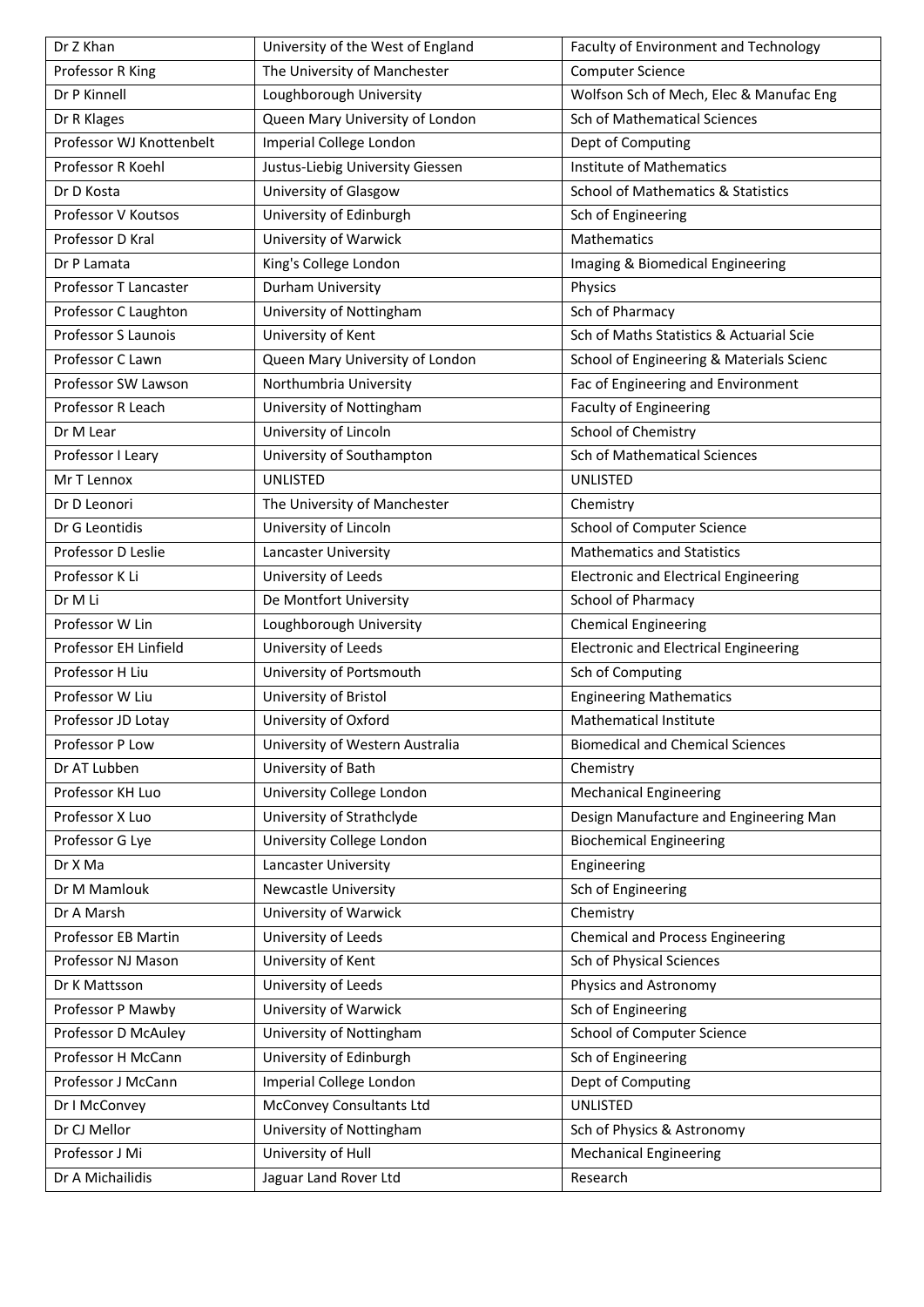| Dr V Milman                  | <b>BIOVIA</b>                           | <b>UNLISTED</b>                              |
|------------------------------|-----------------------------------------|----------------------------------------------|
| Professor T Monteiro         | University College London               | Physics and Astronomy                        |
| Professor L Moreau           | King's College London                   | Informatics                                  |
| Professor J Moriarty         | Queen Mary University of London         | <b>Sch of Mathematical Sciences</b>          |
| Dr GW Morley                 | University of Warwick                   | Physics                                      |
| Professor GA Morris          | The University of Manchester            | Chemistry                                    |
| Professor RE Morris          | University of St Andrews                | Chemistry                                    |
| Dr K Morrison                | Loughborough University                 | Physics                                      |
| Professor AD Morton          | University of Strathclyde               | Management Science                           |
| Professor AM Mullis          | University of Leeds                     | <b>Chemical and Process Engineering</b>      |
| Professor O Muskens          | University of Southampton               | Sch of Physics and Astronomy                 |
| Dr T Nanayakkara             | Imperial College London                 | Design Engineering (Dyson School)            |
| Dr A Nassehi                 | University of Bristol                   | <b>Mechanical Engineering</b>                |
| Dr M Navarro-Cia             | University of Birmingham                | School of Physics and Astronomy              |
| Dr K Nazarpour               | <b>Newcastle University</b>             | Sch of Engineering                           |
| Dr A Nazir                   | The University of Manchester            | Physics and Astronomy                        |
| Dr IM Newington              | <b>LGC Ltd</b>                          | <b>UNLISTED</b>                              |
| Professor ST Newman          | University of Bath                      | <b>Mechanical Engineering</b>                |
| Professor A Noble            | University of Oxford                    | <b>Engineering Science</b>                   |
| Professor R Ocone            | Heriot-Watt University                  | Sch of Engineering and Physical Science      |
| Dr H Ou                      | University of Nottingham                | <b>Faculty of Engineering</b>                |
| Dr E Ozcan                   | University of Nottingham                | School of Computer Science                   |
| Professor J Pan              | University of Leicester                 | Engineering                                  |
| Professor P Papakonstantinou | University of Ulster                    | <b>School of Engineering</b>                 |
| Professor PJ Parbrook        | University College Cork                 | <b>Tyndall National Institute</b>            |
| Professor G Parr             | University of East Anglia               | <b>Computing Sciences</b>                    |
| Dr I Patras                  | Queen Mary University of London         | Sch of Electronic Eng & Computer Science     |
| Professor SV Patwardhan      | University of Sheffield                 | Chemical & Biological Engineering            |
| Professor DJ Paul            | University of Glasgow                   | <b>School of Engineering</b>                 |
| Professor M Peccianti        | University of Sussex                    | Sch of Mathematical & Physical Sciences      |
| Dr S Perinpanayagam          | <b>Cranfield University</b>             | Sch of Aerospace, Transport & Manufact       |
| Professor D Pham             | University of Birmingham                | <b>Mechanical Engineering</b>                |
| Professor SG Pierce          | University of Strathclyde               | <b>Electronic and Electrical Engineering</b> |
| Professor A Pipe             | University of the West of England       | <b>Bristol Robotics Laboratory</b>           |
| Dr C Ponce de Leon Albarran  | University of Southampton               | Sch of Engineering                           |
| Dr A Pratoussevitch          | University of Liverpool                 | <b>Mathematical Sciences</b>                 |
| Professor PR Raithby         | University of Bath                      | Chemistry                                    |
| Dr A Rao                     | University of Cambridge                 | Physics                                      |
| Dr J Reboud                  | University of Glasgow                   | <b>School of Engineering</b>                 |
| Dr JE Redman                 | Cardiff University                      | Chemistry                                    |
| Professor P Reed             | University of Southampton               | Sch of Engineering                           |
| Professor H Reehal           | London South Bank University            | School of Engineering                        |
| Professor G Reid             | University of Southampton               | Sch of Chemistry                             |
| Mr IP Reid                   | <b>Trace Element Associates Ltd</b>     | UNLISTED                                     |
| Mr M Rhodes                  | West Midlands Combined Authority (WMCA) | <b>UNLISTED</b>                              |
| Professor NGJ Richards       | Cardiff University                      | Chemistry                                    |
| Professor MJ Richardson      | University of Warwick                   | <b>WMG</b>                                   |
| Professor R Richardson       | University of Leeds                     | <b>Mechanical Engineering</b>                |
|                              |                                         |                                              |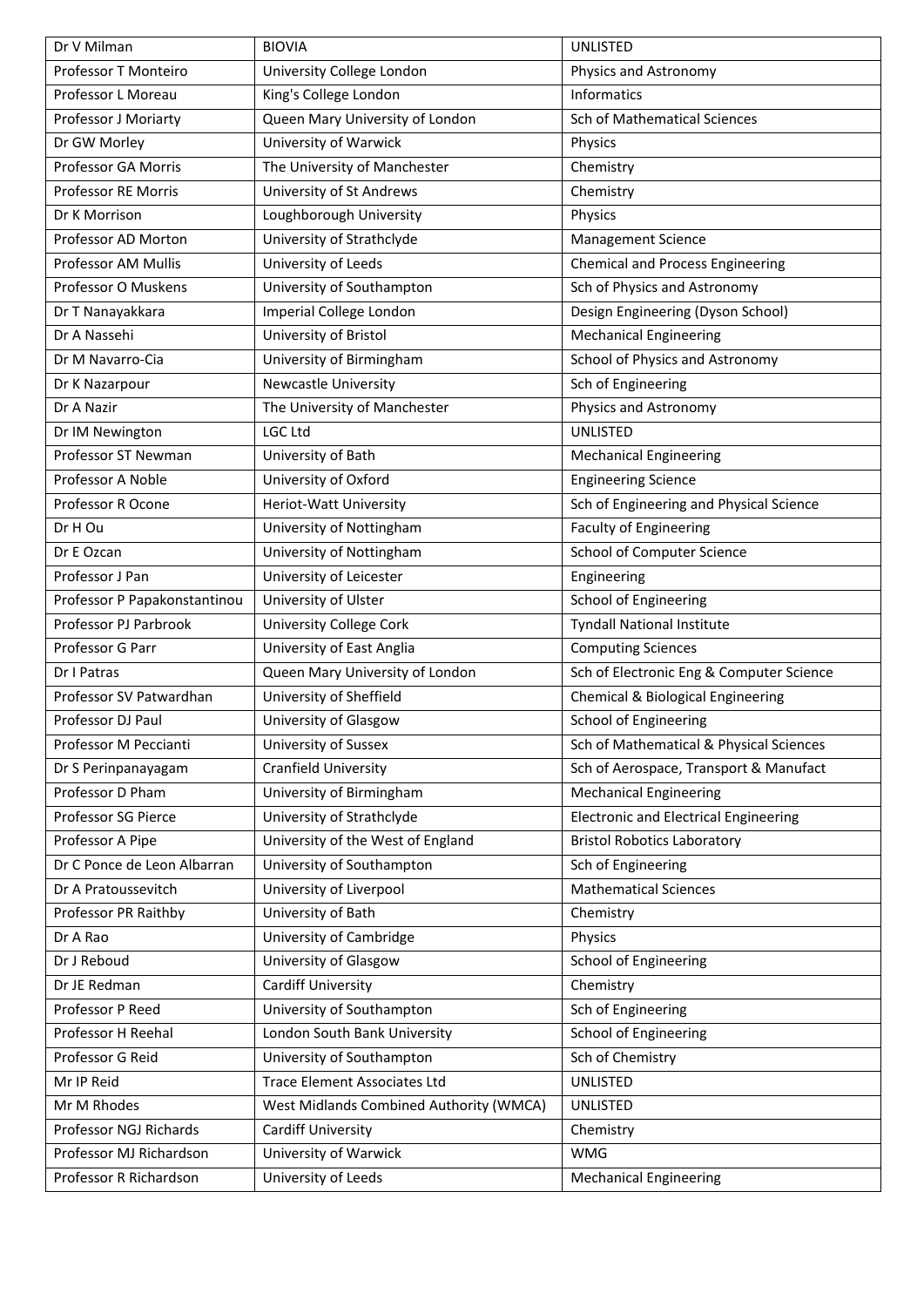| Professor S Rimmer     | University of Bradford                   | Faculty of Life Sciences                      |
|------------------------|------------------------------------------|-----------------------------------------------|
| Dr R Rios Torres       | University of Southampton                | Sch of Chemistry                              |
| Professor N Robertson  | University of Edinburgh                  | Sch of Chemistry                              |
| Professor A Robins     | University of Surrey                     | <b>Mechanical Engineering Sciences</b>        |
| Professor Y Rogers     | University College London                | <b>Computer Science</b>                       |
| Dr IC Sandall          | University of Liverpool                  | <b>Electrical Engineering and Electronics</b> |
| Professor GK Sankaran  | University of Bath                       | <b>Mathematical Sciences</b>                  |
| Dr S Schockaert        | Cardiff University                       | <b>Computer Science</b>                       |
| Mr A Scholes           | Materials Processing Institute (MPI)     | <b>Head Office</b>                            |
| Dr J Schooling         | University of Cambridge                  | Engineering                                   |
| Professor M Schraefel  | University of Southampton                | Sch of Electronics and Computer Sci           |
| Professor S Schroll    | University of Leicester                  | Mathematics                                   |
| Professor R Setchi     | Cardiff University                       | Sch of Engineering                            |
| Professor L Shao       | University of Reading                    | <b>Built Environment</b>                      |
| Dr T Shardlow          | University of Bath                       | <b>Mathematical Sciences</b>                  |
| Professor H Sharp      | Open University                          | Faculty of Sci, Tech, Eng & Maths (STEM)      |
| Professor S Sharples   | University of Nottingham                 | <b>Faculty of Engineering</b>                 |
| Dr PN Sharratt         | Institute of Chemical & Engineering Scie | <b>UNLISTED</b>                               |
| Professor TD Sheppard  | University College London                | Chemistry                                     |
| Professor B Shollock   | King's College London                    | Engineering                                   |
| Professor P Shore      | National Physical Laboratory NPL         | Research & International Directorate          |
| Professor W Shu        | University of Strathclyde                | <b>Biomedical Engineering</b>                 |
| Professor PJ Skabara   | University of Glasgow                    | School of Chemistry                           |
| Dr S Skarvelis-Kazakos | University of Sussex                     | Sch of Engineering and Informatics            |
| Professor P Slater     | University of Birmingham                 | School of Chemistry                           |
| Professor R Smith      | Loughborough University                  | <b>Mathematical Sciences</b>                  |
| Dr L Soldatova         | <b>Goldsmiths College</b>                | <b>Computing Department</b>                   |
| Professor S Spurgeon   | University College London                | <b>Electronic and Electrical Engineering</b>  |
| Dr N Srinil            | <b>Newcastle University</b>              | Sch of Engineering                            |
| Professor J Stairmand  | Wood Group                               | <b>UNLISTED</b>                               |
| Mrs A Starr            | <b>National Composites Centre</b>        | UNLISTED                                      |
| Dr G Staunton          | CCFE/UKAEA                               | <b>Culham Centre for Fusion Energy</b>        |
| Professor PG Stewart   | University of Derby                      | College of Engineering & Technology           |
| Professor D Stoyanov   | University College London                | <b>Computer Science</b>                       |
| Dr L Su                | Queen Mary University of London          | School of Engineering & Materials Science     |
| Dr Y Sui               | Queen Mary University of London          | School of Engineering & Materials Science     |
| Dr MH Szymanska        | University College London                | Physics and Astronomy                         |
| Dr S Tatarkova         | <b>Newcastle University</b>              | Sch of Engineering                            |
| Professor NK Taylor    | Heriot-Watt University                   | S of Mathematical and Computer Sciences       |
| Professor PA Thomas    | University of Warwick                    | Physics                                       |
| Dr SG Thompson         | <b>British Telecommunications Plc</b>    | <b>BT Research</b>                            |
| Professor EP Thornley  | <b>Aston University</b>                  | Sch of Engineering and Applied Science        |
| Dr Y Tian              | De Montfort University                   | Institute of Energy and Sustainable Dev       |
| Dr VP Ting             | University of Bristol                    | <b>Mechanical Engineering</b>                 |
| Professor M Titirici   | Imperial College London                  | Department of Chemical Engineering            |
| Professor I Todd       | University of Sheffield                  | Materials Science and Engineering             |
| Dr L Torrente Murciano | University of Cambridge                  | Chemical Engineering and Biotechnology        |
| Dr L Tratt             | King's College London                    | Informatics                                   |
|                        |                                          |                                               |